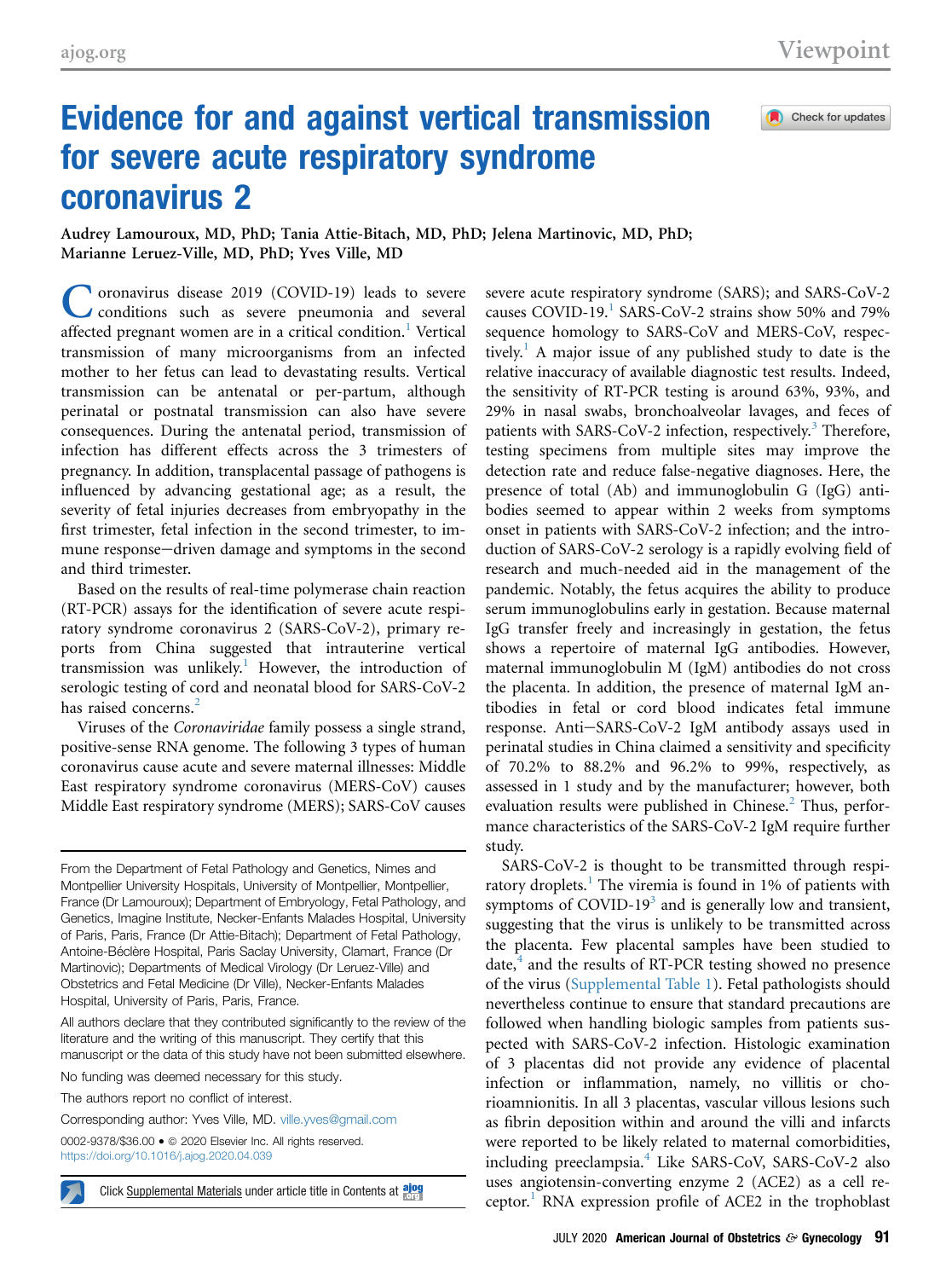## <span id="page-1-0"></span>**FIGURE** The possibility of vertical and perinatal infection



Lamouroux. Evidence for and against vertical transmission for severe acute respiratory syndrome coronavirus 2 (coronavirus disease 2019). Am J Obstet Gynecol 2020.

appears very low between 6 weeks' gestation and 14 weeks' gestation, as assessed by combined single-cell transcriptome profiles from the early maternal-fetal interface.<sup>[5](#page-2-4)</sup> Therefore, mother-to-fetus transmission of SARS-CoV-2 during the first trimester seems unlikely. It is, however, possible that severe maternal respiratory failure and hypoxemia may disrupt uterine placental flow and cause miscarriage.

The dynamic of the COVID-19 pandemic has not allowed for any meaningful cohort after maternal infection in the second trimester of pregnancy to be reported with perinatal outcomes; furthermore, in this study, the large values relate to cases of infection and delivery in the third trimester of pregnancy.

A total of 71 women were reported to have undergone cesarean delivery, with 64 of 71 (90.1%) women delivering 1 to 25 days after symptoms onset (Supplemental Table 2). Using RT-PCR, intrauterine vertical transmission (Supplemental Table 1) of infection was assessed in 10 amniotic fluid samples and in 5 placental samples; all results returned negative. Of note, results of maternal serum and vaginal swabs from 3 patients with symptoms of COVID-19 and breast milk from 10 patients with symptoms of COVID-19 that were tested for SARS-CoV-2 all returned negative. Furthermore, in 12 cases, results from RT-PCR of cord blood that was tested for SARS-

CoV-2 all returned negative (Supplemental Table 1). One newborn delivered by cesarean delivery who had no contact with her mother had a positive RT-PCR result in a pharyngeal swab collected 36 hours after birth. However, an iatrogenic transmission could not be excluded (Supplemental Table 1). In a single series of 33 neonates delivered by mothers with symptoms of COVID-19, 3 neonates (9%) with symptoms of COVID-19 tested positive for SARS-CoV-2 in an RT-PCR of anal and nasopharyngeal swabs. Symptoms that were reported at day 2 of life in 2 of the 3 neonates born at 40 weeks' gestation and 40 4/7 (40 weeks and 4 days) weeks' gestation included lethargy, fever, and vomiting with chest X-ray suggestive of pneumonia. The third neonate who required resuscitation was delivered at 31 4/7 (31 weeks and 4 days) weeks' gestation and had bacterial sepsis. The symptoms therefore being compatible with sepsis rather than SARS-CoV-2 infection.[6](#page-2-5) However, the former 2 cases with early-onset mild symptoms of COVID-19 and positive PCR at day 2 and day 4 of life bring the strongest argument to date in favor of a vertical transmission. However, both infants were resampled on day 6 of life, and RT-PCR performed on multiple sites was negative. The result is also unexpected in the context of a congenital infection with any pathogen. No outcome data later than day 8 of life was provided in this study.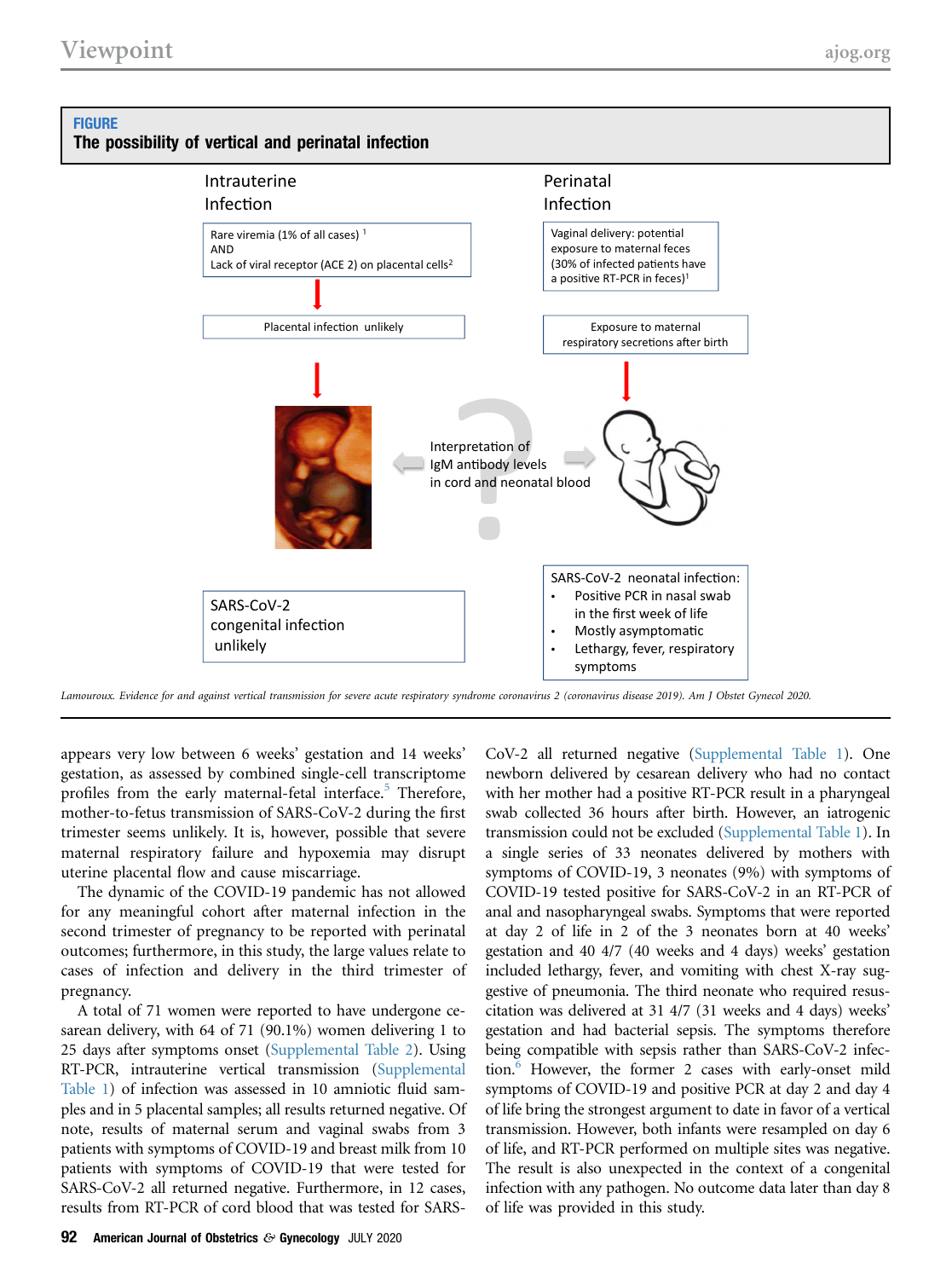One child had elevated IgM and IgG antibody levels 2 hours after birth. Nasopharyngeal swabs tested negative on RT-PCR on 5 occasions, and both IgM and IgG antibody levels decreased on day 14 of life and throughout the duration of the assay.<sup>[2](#page-2-1)</sup> Another report described potential serologic evidence of vertical transmission in 2 of 6 infants from mothers with SARS-CoV-[2](#page-2-1) infection.<sup>2</sup> The overall picture resembles that of passive transfer of maternal antibodies; however, IgM is known to not cross the placenta, and its presence in fetal and/or cord blood could reflect intrauterine infection. However, IgM assays are prone to both falsepositive and false-negative results; furthermore, cross reactivity with nonspecific IgM antibodies, presence of rheumatoid factor, or incomplete removal of IgG may be maternal in origin.<sup>[2](#page-2-1)</sup> All reported neonates with infection were born by cesarean delivery 2 to 4 days following symptoms onset; in addition, few newborns delivered vaginally were not suspected of contracting the infection. Although the numbers are small, this supports the possibility of per-partum infection, especially because the virus could not be isolated from vaginal swabs.

More definitive evidence is therefore needed before early findings based on incomplete observations and serologic studies with uncertain results can be used for counseling pregnant women on the risk of congenital infection with SARS-CoV-2 ([Figure\)](#page-1-0). However, we should remain aware of another possible pathway toward COVID-19-related perinatal morbidity. Prolonged and severe fetal hypoxia could occur in pregnancies presenting in critically hypoxemic

conditions and requiring intensive and prolonged resuscitation and ventilation. It is too early to have such cases reported in the literature because ischemic-hypoxic lesions could take up to 6 to 8 weeks to develop and be amenable to prenatal or postnatal imaging. Although no recommendations have been issued to date, it is advisable to follow up those cases with fetal and neonatal serial imaging if and when the maternal condition is suitable.

## <span id="page-2-0"></span>**REFERENCES**

<span id="page-2-1"></span>1. [Rasmussen SA, Smulian JC, Lednicky JA, Wen TS, Jamieson DJ.](http://refhub.elsevier.com/S0002-9378(20)30524-X/sref1) [Coronavirus disease 2019 \(COVID-19\) and pregnancy: what obstetri](http://refhub.elsevier.com/S0002-9378(20)30524-X/sref1)[cians need to know. Am J Obstet Gynecol 2020;222:415](http://refhub.elsevier.com/S0002-9378(20)30524-X/sref1)–26.

<span id="page-2-2"></span>2. [Kimberlin DW, Stagno S. Can SARS-CoV-2 infection be acquired in](http://refhub.elsevier.com/S0002-9378(20)30524-X/sref2) utero?: More defi[nitive evidence is needed. JAMA 2020 \[epub ahead of](http://refhub.elsevier.com/S0002-9378(20)30524-X/sref2) [print\].](http://refhub.elsevier.com/S0002-9378(20)30524-X/sref2)

<span id="page-2-3"></span>3. Wang W, Xu Y, Gao R, et al. Detection of SARS-CoV-2 in different types of clinical specimens. JAMA 2020. Available at: [https://](https://jamanetwork.com/journals/jama/fullarticle/2762997) [jamanetwork.com/journals/jama/fullarticle/2762997](https://jamanetwork.com/journals/jama/fullarticle/2762997). Accessed April 4, 2020.

<span id="page-2-4"></span>4. [Chen S, Huang B, Luo DJ, et al. Pregnant women with new corona](http://refhub.elsevier.com/S0002-9378(20)30524-X/sref4)[virus infection: a clinical characteristics and placental pathological anal](http://refhub.elsevier.com/S0002-9378(20)30524-X/sref4)[ysis of three cases. Zhonghua Bing Li Xue Za Zhi 2020;49:E005.](http://refhub.elsevier.com/S0002-9378(20)30524-X/sref4)

<span id="page-2-5"></span>5. [Zheng Q, Duan T, Jin L. Single-cell RNA expression pro](http://refhub.elsevier.com/S0002-9378(20)30524-X/sref5)filing of ACE2 [and AXL in the human maternal fetal interface. Reprod Dev Med 2020](http://refhub.elsevier.com/S0002-9378(20)30524-X/sref5) [\[epub ahead of print\]](http://refhub.elsevier.com/S0002-9378(20)30524-X/sref5).

6. Zeng L, Xia S, Yuan W, et al. Neonatal early-onset infection with SARS-CoV-2 in 33 neonates born to mothers with COVID-19 in Wuhan, China. JAMA Pediatr 2020. Available at: [https://jamanetwork.com/](https://jamanetwork.com/journals/jamapediatrics/fullarticle/2763787) [journals/jamapediatrics/fullarticle/2763787.](https://jamanetwork.com/journals/jamapediatrics/fullarticle/2763787) Accessed March 27, 2020.